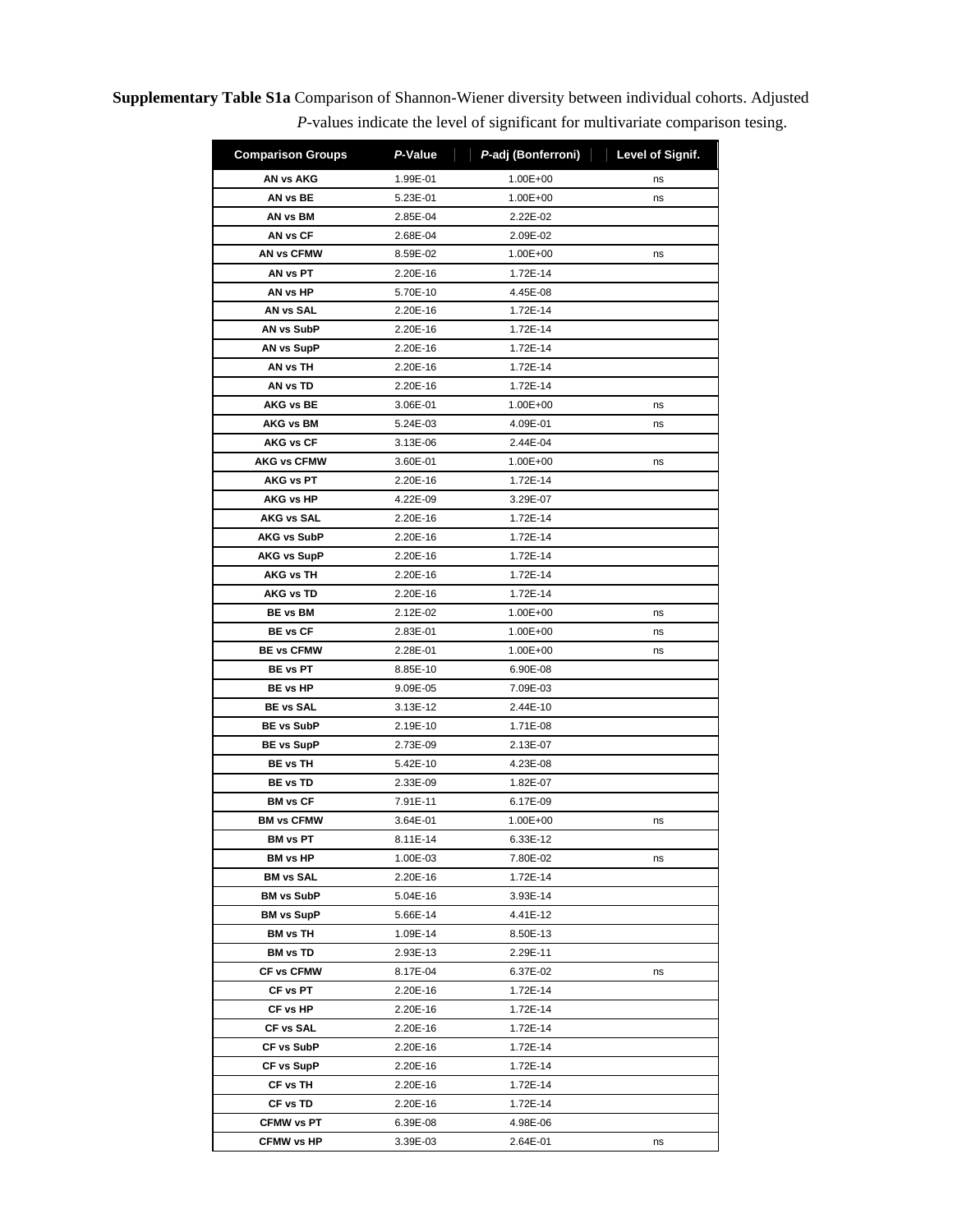| <b>CFMW vs SAL</b>  | 1.23E-10 | 9.59E-09     |    |
|---------------------|----------|--------------|----|
| <b>CFMW vs SubP</b> | 1.06E-08 | 8.27E-07     |    |
| <b>CFMW vs SupP</b> | 3.29E-08 | 2.57E-06     |    |
| <b>CFMW vs TH</b>   | 1.54E-08 | 1.20E-06     |    |
| <b>CFMW vs TD</b>   | 5.64E-08 | 4.40E-06     |    |
| PT vs HP            | 1.26E-06 | 9.83E-05     |    |
| PT vs SAL           | 2.53E-05 | 1.97E-03     |    |
| PT vs SubP          | 2.47E-02 | $1.00E + 00$ | ns |
| PT vs SupP          | 5.86E-01 | $1.00E + 00$ | ns |
| PT vs TH            | 6.86E-01 | $1.00E + 00$ | ns |
| PT vs TD            | 1.98E-01 | $1.00E + 00$ | ns |
| <b>HP vs SAL</b>    | 1.50E-14 | 1.17E-12     |    |
| <b>HP vs SubP</b>   | 6.55E-10 | 5.11E-08     |    |
| <b>HP vs SupP</b>   | 6.04E-07 | 4.71E-05     |    |
| HP vs TH            | 1.21E-07 | 9.44E-06     |    |
| HP vs TD            | 1.71E-05 | 1.33E-03     |    |
| <b>SAL vs SubP</b>  | 6.55E-10 | 5.11E-08     |    |
| SAL vs SupP         | 6.04E-07 | 4.71E-05     |    |
| <b>SAL vs TH</b>    | 1.21E-07 | 9.44E-06     |    |
| <b>SAL vs TD</b>    | 1.71E-05 | 1.33E-03     |    |
| SubP vs SupP        | 1.59E-01 | $1.00E + 00$ | ns |
| SubP vs TH          | 6.61E-02 | $1.00E + 00$ | ns |
| SubP vs TD          | 4.89E-04 | 3.81E-02     | ns |
| SupP vs TH          | 8.65E-01 | $1.00E + 00$ | ns |
| SupP vs TD          | 1.04E-01 | $1.00E + 00$ | ns |
| TH vs TD            | 8.01E-02 | $1.00E + 00$ | ns |

## **Supplementary Table S1b** Comparison of taxa richness between individual cohorts. Adjusted *P*-values indicate the level of significant for multivariate comparison tesing.

| <b>Comparison Groups</b> | P-Value  | P-adj (Bonferroni) | Level of Signif. |
|--------------------------|----------|--------------------|------------------|
| <b>AN vs AKG</b>         | 7.71E-03 | 6.01E-01           | ns               |
| AN vs BM                 | 1.05E-04 | 8.18E-03           |                  |
| AN vs BE                 | 6.04E-01 | $1.00E + 00$       | ns               |
| AN vs CF                 | 9.10E-04 | 7.10E-02           | ns               |
| AN vs CFMW               | 9.62E-01 | $1.00E + 00$       | ns               |
| AN vs HP                 | 8.45E-10 | 6.59E-08           |                  |
| AN vs PT                 | 1.24E-13 | 9.67E-12           |                  |
| AN vs SAL                | 1.82E-13 | 1.42E-11           |                  |
| AN vs SubP               | 1.64E-10 | 1.28E-08           |                  |
| AN vs SupP               | 1.51E-07 | 1.18E-05           |                  |
| AN <sub>vs</sub> TD      | 1.69E-08 | 1.32E-06           |                  |
| AN vs TH                 | 2.57E-12 | 2.00E-10           |                  |
| <b>AKG vs BM</b>         | 2.76E-13 | 2.15E-11           |                  |
| <b>AKG vs BE</b>         | 2.91E-01 | $1.00E + 00$       | ns               |
| <b>AKG vs CF</b>         | 1.16E-01 | $1.00E + 00$       | ns               |
| <b>AKG vs CFMW</b>       | 8.96E-02 | $1.00E + 00$       | ns               |
| <b>AKG vs HP</b>         | 1.21E-07 | 9.44E-06           |                  |
| AKG vs PT                | 2.20E-16 | 1.72E-14           |                  |
| <b>AKG vs SAL</b>        | 2.20E-16 | 1.72E-14           |                  |
| <b>AKG vs SubP</b>       | 2.20E-16 | 1.72E-14           |                  |
| <b>AKG vs SupP</b>       | 2.20E-16 | 1.72E-14           |                  |
| <b>AKG vs TD</b>         | 2.20E-16 | 1.72E-14           |                  |
| <b>AKG vs TH</b>         | 2.20E-16 | 1.72E-14           |                  |
| <b>BM vs BE</b>          | 5.11E-03 | 3.98E-01           | ns               |